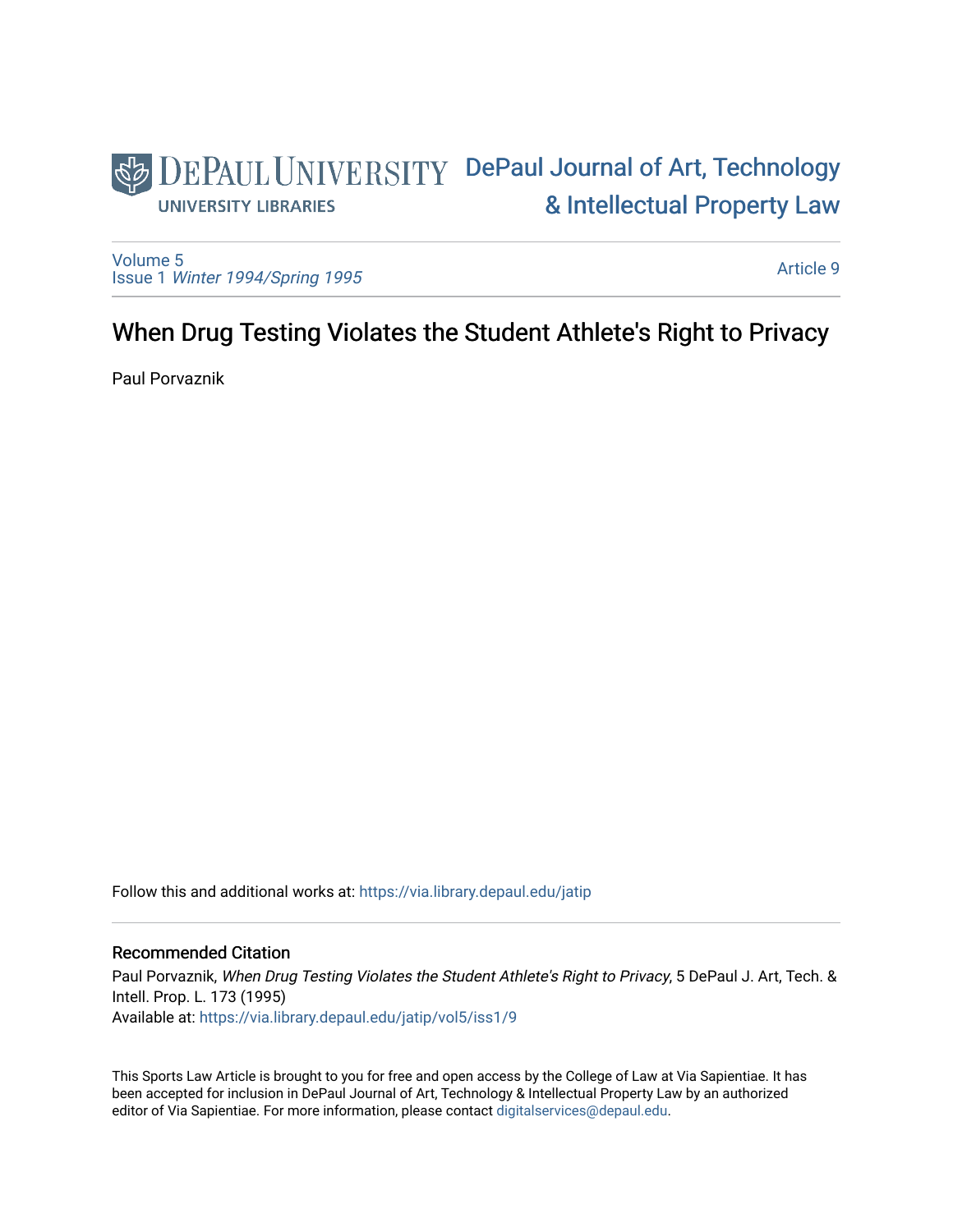# **WHEN DRUG TESTING VIOLATES THE STUDENT ATHLETE'S RIGHT TO PRIVACY**

### **INTRODUCTION**

As drug testing in high school and college athletic programs becomes more prevalent, so does the amount of litigation challenging the constitutionality of these testing schemes. While these lawsuits sound in the varying claims of Equal Protection, Due Process, and Fourth Amendment encroachments, a constant among these actions is that they all allege an invasion of privacy.

Using the recent case of *Hill v NCAA<sup>1</sup>* as a starting point, this article will address the level of scrutiny courts apply to drug testing programs in the high school and college athletic context, and assess which programs will pass constitutional muster. More specifically, this article will focus on both the substantive and procedural elements of a given testing scheme as well as the private or governmental nature of the entity administering the testing program, and how this affects the court's determination of the appropriate level of scrutiny.

### *L HILL V. NCAA: A WATERSHED IN PRIVACY JURISPRUDENCE*

*The Hill* controversy arose when students at Stanford University sued the National Collegiate Athletic Association (NCAA).<sup>2</sup> The students contended that NCAA's drug testing program, which involved monitoring of urination, testing of urine samples, and inquiries into a student athlete's medical history, violated their right to privacy secured by article I, section 1 of the California Constitution.3 Stanford intervened in the suit and adopted the plaintiff students' position.4 The superior court found the challenged testing provisions an invasion of privacy and permanently enjoined their enforcement.<sup>5</sup> The court of appeals upheld the injunction.<sup>6</sup> The Supreme Court reversed the lower courts' holding and upheld the NCAA's drug testing policy.<sup>7</sup> By sustaining the constitutional validity of the program, the court implemented a new level of scrutiny for private testing entities, thereby developing the law of privacy as it applies to actions by private, nongovernmental entities. The *Hill* court however, left untouched the level of scrutiny courts have applied to testing procedures conducted by state/government actors. In light of the *Hill* court's focus on what level of scrutiny a private

*4. Id.*

**<sup>1. 865</sup> P.2d 633** (Cal. 1994).

<sup>2.</sup> *Id.*

<sup>3.</sup> *Id.* at 637

**<sup>5.</sup>** Santa Clara County Superior Court, Case No. **619209.**

<sup>6.</sup> **18** Cal. App. 4th 1290 (Cal. **C.** App. 1990).

<sup>7.</sup> *Hill,* **865** P.2d. at 633.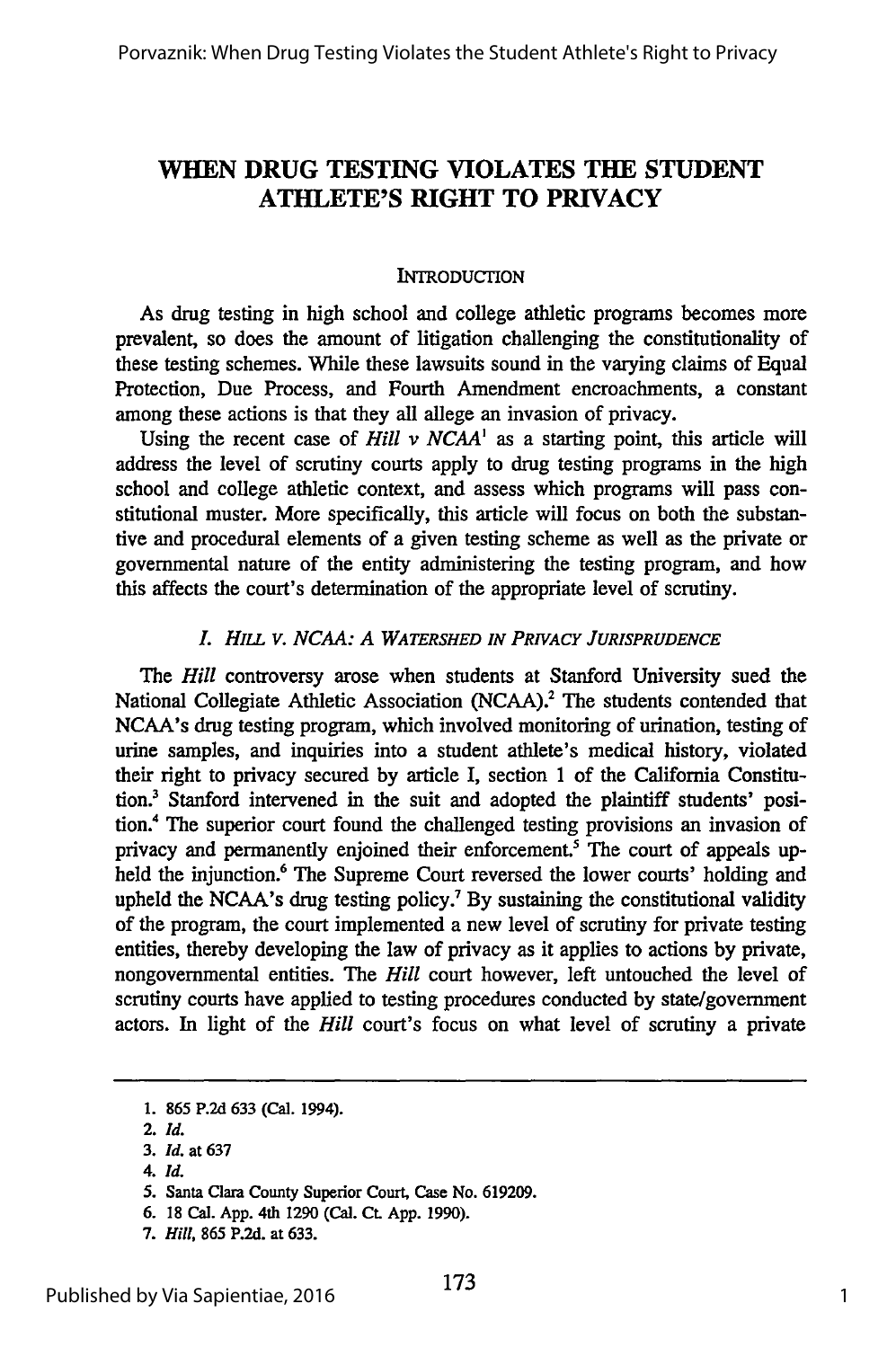174 *DEPAUL J. ART & ENT. LAW* [Vol. **V:173**

actor's drug testing procedure must survive to pass constitutional muster, the multiple cases which address the level of scrutiny to be applied when a government entity is administering a given testing program, supplement rather than clash with the novel standard enunciated in *Hill.* After *Hill,* the public or private nature of the actor administering a drug testing scheme to student athletes becomes a threshold question for the courts when determining whether the program can survive constitutional scrutiny.<sup>8</sup>

### *I. THE* **HILL** *INTERMEDIATE SCRUTINY STANDARD*

In *Hill,* the California Supreme Court addressed three questions of first impression: **(1)** Does the state Privacy Initiative govern conduct of private, nongovernmental entities such as the **NCAA?;** (2) If yes, what legal standard is to be applied in addressing alleged invasions of privacy?; (3) Under this standard, is the NCAA's drug testing program a violation of the state constitutional right to privacy?9 After answering the first question in the affirmative, the court turned to the issue of what level of scrutiny should be applied to the allegedly intrusive conduct of private entities.<sup>10</sup>

The *Hill* court first established that the **NCAA** is a private organization, not a government agency, and that the "relative strength and importance of privacy norms and countervailing interests may differ in cases of private, as opposed to government, action." In adopting a more relaxed standard of scrutiny for private entity intrusions, the court cited the pervasiveness and wide-ranging effect of government intrusion, the existence of a greater range of choices and alternatives that confront an individual when dealing with private actors, and the protected associational interest a private citizen or organization has in choosing with whom she or it will deal.<sup>12</sup> These factors together led the *Hill* court to apply a less exacting standard than the "compelling interest" test applied **by** both the lower court and courts in privacy actions brought against state universities.<sup>13</sup>

#### *III. INFORMATION AND AUTONOMY INTERESTS*

Aside from adopting a lower level of scrutiny for private action, *Hill's* significance also lies in its bifurcation of a student athlete's privacy interest. The *Hill* court analyzed the plaintiff's "autonomy privacy" and "informational privacy" interests and how those interests were affected **by** the NCAA's testing scheme before upholding it against the students' constitutional attack.<sup>14</sup> The court defined the autonomy privacy interest as an interest in freedom from obser-

**13.** See, e.g., Derdeyn v. Univ. of Colo., **832 P.2d 1031** (Colo. **App. 1991).**

14. *Hill,* **865 P.2d** at **657.** https://via.library.depaul.edu/jatip/vol5/iss1/9

**<sup>8.</sup> Id. at 641.**

*<sup>9.</sup> Id.*

**<sup>10.</sup>** *Id.* at 642.

**<sup>11.</sup>** *Id.* at **655;** see Brooks v. **E.** Chambers Consol. Indep. Sch. Dist., **730** F. Supp. **759, 762 (S.D.** Tex. **1989).**

<sup>12.</sup> *Hill,* **865 P.2d** at **656.**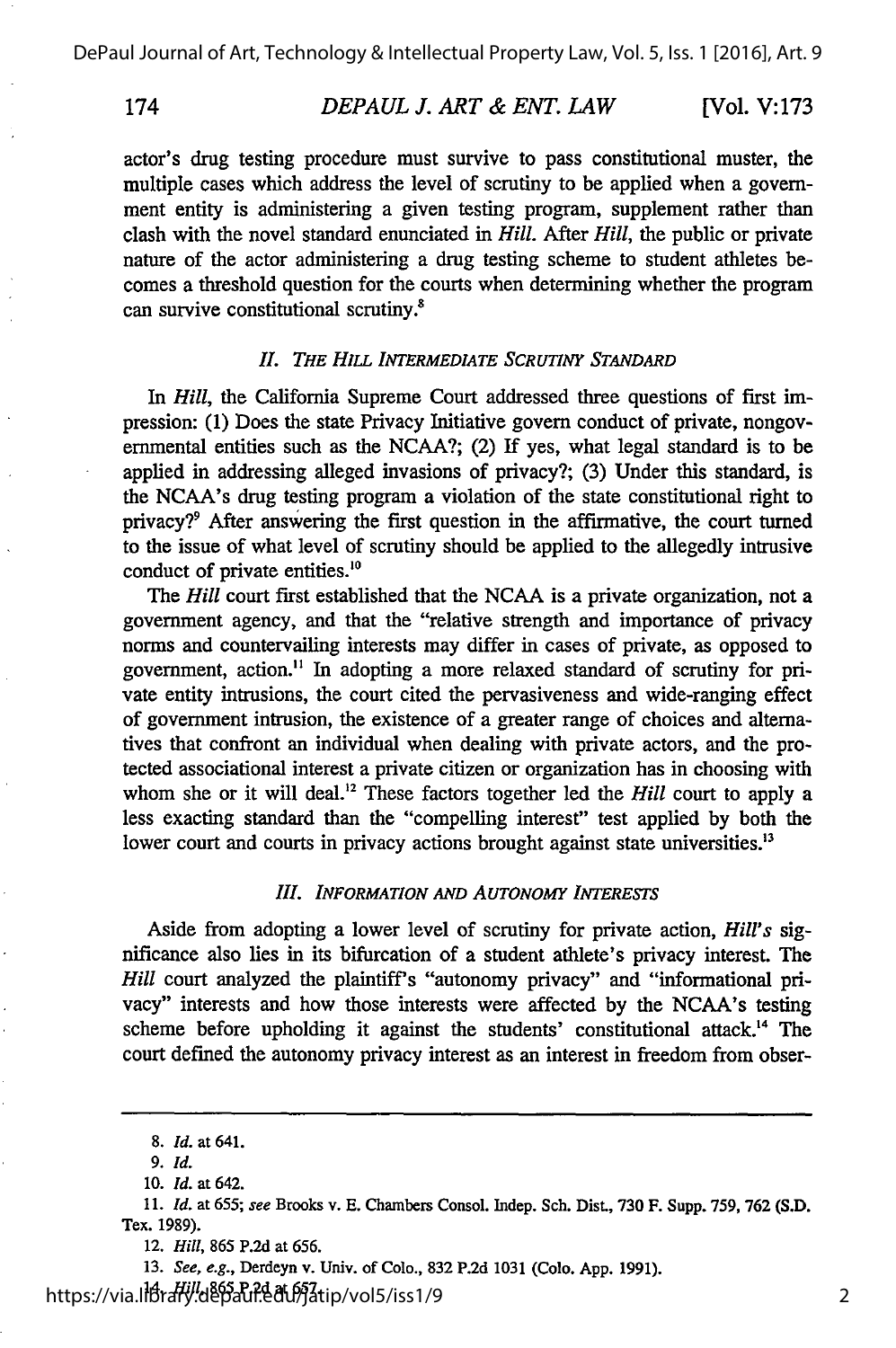#### *STUDENT ATHLETE'S RIGHT TO PRIVACY* **19951** 175

vation in performing a function recognized by social norms as private.<sup>15</sup> The informational privacy interest was defined as an interest in limiting disclosure of confidential information about bodily condition.'6 The court held that the NCAA's testing program implicated both types of privacy interests and would therefore have to withstand constitutional scrutiny on both the autonomy and informational level.<sup>17</sup>

### *IV. ELEMENTS OF A PRIVACY CLAIM*

While other cases have analyzed privacy actions directed against testing procedure on Fourth Amendment illegal search grounds", the *Hill* court instead focused on the elements that a privacy claimant had to satisfy under the state Privacy Initiative. The Privacy Initiative to the California Constitution was adopted by the voters of California on November 7, 1972.<sup>19</sup> This amendment supplemented article I, section 1 of the state constitution by adding privacy to the section's catalog of inalienable rights.<sup>20</sup> The court held that in stating a cognizable privacy claim, a litigant must show the following: (1) A legally recognized privacy interest; (2) a reasonable expectation of privacy; and (3) a serious intrusion into that privacy interest.<sup>21</sup> Once a claimant satisfied these elements, a defendant could still prevail either by negating any of the three elements or by pleading and proving, as an affirmative defense, that the invasion is justified because it substantively furthers one or more countervailing interests.<sup>22</sup>

The *Hill* court held that the NCAA's direct monitoring of an athlete's urination infringed upon a legally protected privacy interest.<sup>23</sup> The athlete's right was infringed both autonomously and informationally because direct monitoring intruded on a human bodily function that by law, and social custom, was generally performed in private and without observers.<sup>24</sup> The court similarly held that questioning a student athlete on medication that he/she is currently ingesting or has taken in the past sufficiently impeded a student athlete's informational privacy interest. $25$  After establishing that plaintiffs had asserted a legally protected privacy interest, the court examined the remaining elements as they impacted both the plaintiffs' autonomy and informational privacy interests.<sup>26</sup> In addressing the plaintiff's autonomy interest, the court held that while an athlete did have

26. *Id.* Published by Via Sapientiae, 2016

*<sup>15.</sup> Id.* at 657.

<sup>16.</sup> *Id.*

<sup>17.</sup> *Id.*

<sup>18.</sup> *See, e.g.,* Schaill v. Tippecanoe, 864 F.2d 1309 (7th Cir. 1988).

<sup>19.</sup> CAL. CONST. art. 1, § 1.

<sup>20. &</sup>quot;All people are by nature free and independent and have inalienable rights. Among these are enjoying and defending life and liberty, acquiring, possessing, and protecting property, and pursuing and obtaining safety happiness, *and privacy."* CAL. **CONST.** art I, § 1 (emphasis added).

<sup>21.</sup> *Hill,* **865** P.2d at 656.

<sup>22.</sup> *Id.* at 657.

<sup>23.</sup> *Id. (citing* Skinner v. Ry. Labor Executives' Ass'n., 489 U.S. 602 (1989)).

<sup>24.</sup> *Id.*

**<sup>25.</sup>** *Id.*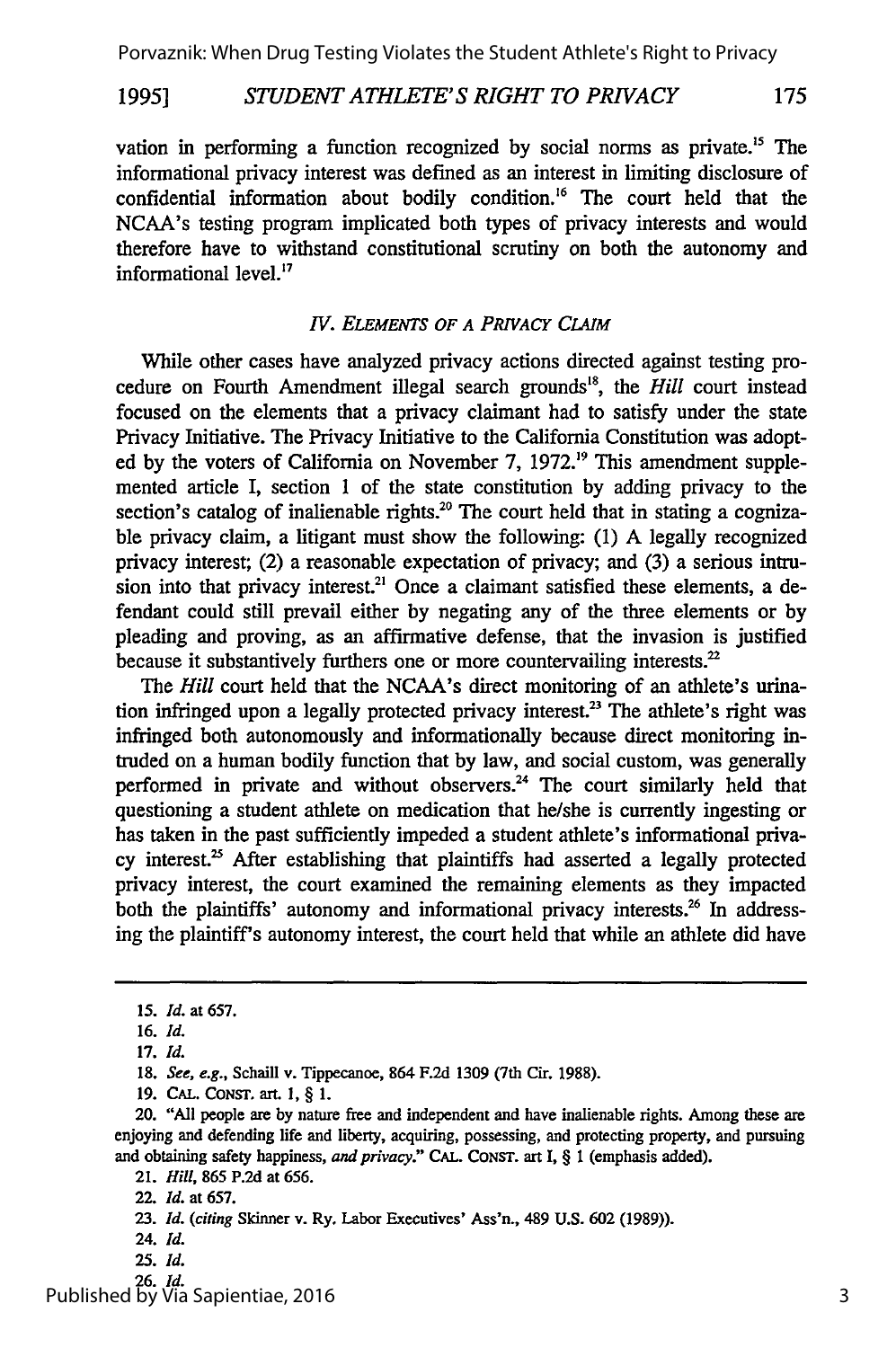DePaul Journal of Art, Technology & Intellectual Property Law, Vol. 5, Iss. 1 [2016], Art. 9

## *DEPAUL J. ART & ENT. LAW* **176** [Vol. **V:173**

a reasonable expectation of privacy in not being watched while urinating, this expectation of privacy was greatly compromised in the context of intercollegiate athletics.<sup>27</sup> The *Hill* court also held that a plaintiff's informational privacy interest was similarly diminished in the context of intercollegiate athletics.<sup>28</sup> The court stated that while a plaintiff's interest in the privacy of medical treatment and medical information was indeed a protectible interest under the Privacy Initiative, this interest was greatly relaxed in this context because organized and supervised athletic competition presupposed a continuing exchange of otherwise confidential information about the physical and medical condition of athletes.<sup>29</sup> The court bolstered its holding of a lessened informational privacy interest by citing the fact that coaches, trainers, and team physicians all learn intimate details concerning a student athlete's bodily condition including bodily illnesses and any medications ingested by the student athlete.<sup>30</sup> In making the determination that athletes have a diminished expectation of both informational and autonomy privacy, the court cited the climate of "close regulation and scrutiny of the physical fitness and bodily condition of student athletes."<sup>31</sup> Further support for this contention is found in cases addressing privacy claims in the high school athletic drug testing context.<sup>32</sup> The crux of the diminished expectation of privacy claim then is that given the frequent and intense monitoring of an athlete's internal and external condition, some intrusion into otherwise inviolable areas comes with the territory.<sup>33</sup>

### *V. AUTONOMY PRIvAcY*

The California Supreme Court held that the NCAA's challenged testing scheme compromised an athlete's autonomy privacy interest in not being subject to unduly intrusive testing procedures.<sup>34</sup> The Court determined that in spite of the diminished expectation of privacy inherent in the athletic context, the NCAA's procedure of directly monitoring a student athlete was acutely intrusive and the NCAA's concomitant probing the student for information relating to ingested medications satisfied the serious invasion of privacy element.<sup>35</sup> Having recognized that the claimants had satisfied the reasonable expectation test (albeit a relaxed one) and the serious intrusion test, the burden shifted to the NCAA to show that its actions were justified by one or more countervailing interests. As the court explained, legitimate competing interests derive from the "legally authorized and socially beneficial activities of government and private entities . . .

**31.** *Id.*

https://via.library.depaul.edu/jatip/vol5/iss1/9

**<sup>27.</sup>** *Id.* at **658.**

**<sup>28.</sup>** *Id.*

**<sup>29.</sup>** *Id.* at 664.

**<sup>30.</sup>** *Id.* at **664-65.**

**<sup>32.</sup>** See, e.g., Schaill v. Tippecanoe, 864 **F.2d 1309, 1318** (7th Cir. **1988)** (discussing the "communal undress" nature of athletics).

**<sup>33.</sup>** *Hill,* **865 P.2d** at **637.**

<sup>34.</sup> *Id.* at **633.**

**<sup>35.</sup>** *Id.* at **659.**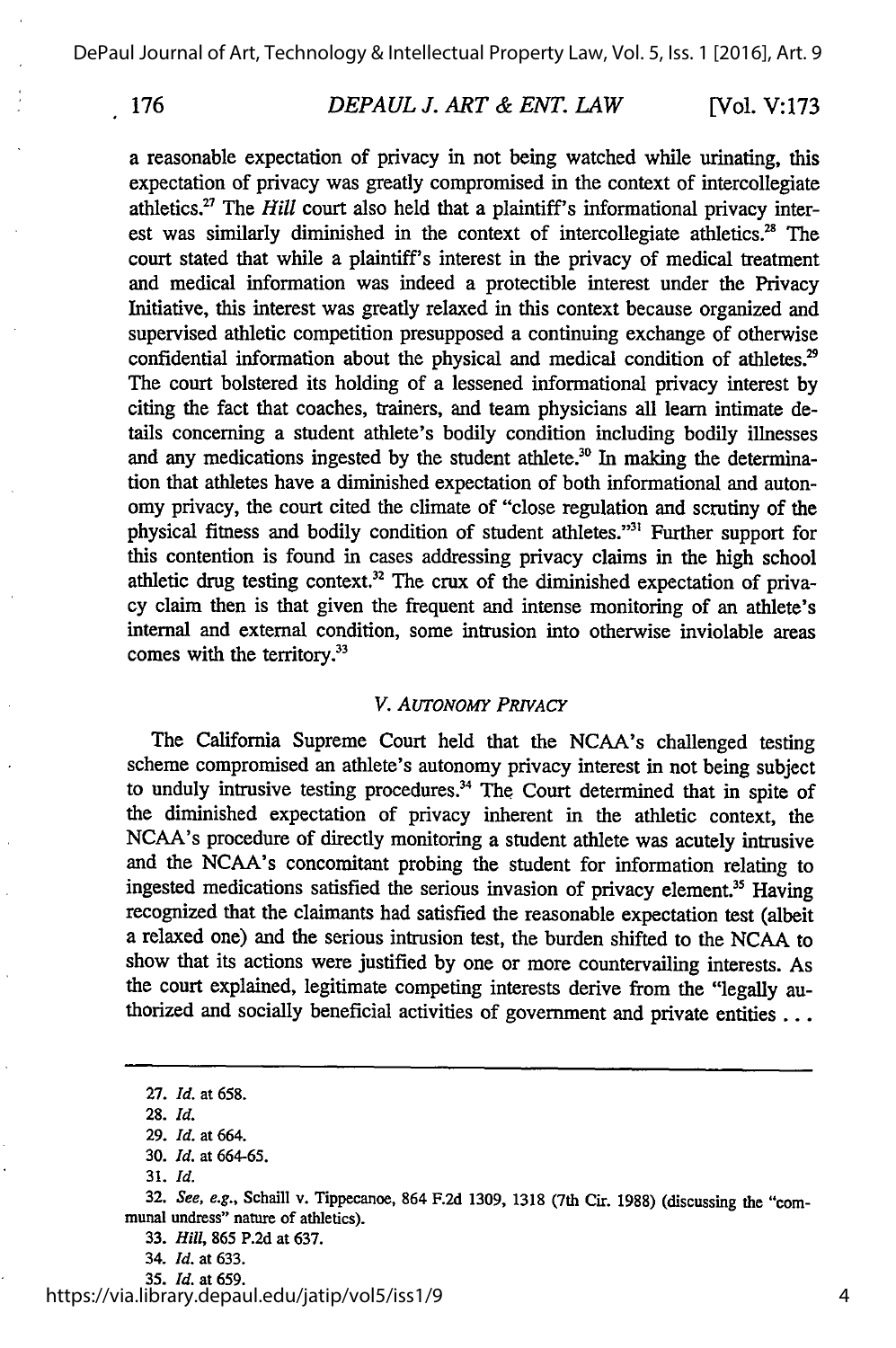#### *STUDENT ATHLETE'S RIGHT TO PRIVACY* **1995]** 177

[t]heir relative importance is determined by their proximity to the central functions of a particular public or private enterprise."<sup>36</sup> The asserted countervailing interests in *Hill* were: (1) safeguarding the integrity of intercollegiate athletic competition; and (2) protecting the health and safety of student athletes. $37$ 

In analyzing whether the NCAA's asserted interests trumped the plaintiffs' privacy claims, the court first noted that since neither Congress nor the Legislature had seen fit to interfere with the NCAA's rule-making authority, they were compelled to view the NCAA's motives and objectives with presumptive validity.<sup>38</sup> Noting that the central purpose of the NCAA was to promote competitive athletic events conducted pursuant to its rules enacted by its membership, the court applied a type of rational basis scrutiny.<sup>39</sup> The court held that the NCAA's asserted interest in ensuring a "level playing field" was sufficient justification for the intrusive testing procedure.<sup>40</sup> The court's holding on this issue was further bolstered by extensive expert testimony which evidenced a causal link between drug use and artificially enhanced performance in those athletes using drugs, particularly steroids.<sup>41</sup> In validating the NCAA's asserted interest in promoting the health and safety of its member athletes, the court stated that since the NCAA effectively created athletic-related risks by sponsoring intercollegiate athletics, they had an affirmative duty to protect those participating in intercollegiate athletics.<sup>42</sup> The court found added impetus for this holding in the fact that the NCAA's interest in safety existed not only for the benefit of the drug using athlete but also for the innocent athlete and anyone else who might be injured by a drug user.<sup>43</sup> Just as the court enunciated no clear standard of scrutiny when passing on the NCAA's fair competition interest, they were equally cryptic with regard to the health/safety interest stating, "the NCAA has a *significant* interest in conducting a testing program"<sup>44</sup> However, what is clear is that the level of scrutiny employed did not rise to the level of a compelling interest or strict scrutiny standard.

#### *VI. INFORMATIONAL PRIVACY*

The *Hill* court also upheld the NCAA testing scheme against the informational privacy interest implicated by the scheme.<sup>45</sup> In addressing the reasonable expectation claim, the court stated that because athletes regularly share their medical

45. *Id.* at 665.

<sup>36.</sup> *Id.*

<sup>37.</sup> *Id.*

**<sup>38.</sup>** *Id.*

<sup>39.</sup> *Id.* at 659.

<sup>40.</sup> Id. "[T]he NCAA's decision to enforce a ban on the use of drugs by means of a drug testing program is *reasonably* calculated to further its legitimate interest in maintaining the integrity of intercollegiate athletic competition." *Id.* at 660 (emphasis added).

<sup>41.</sup> *Id.*

<sup>42.</sup> *Id.* at 661.

<sup>43.</sup> *Id.*

<sup>44.</sup> *Id.* at 662 (emphasis added).

Published by Via Sapientiae, 2016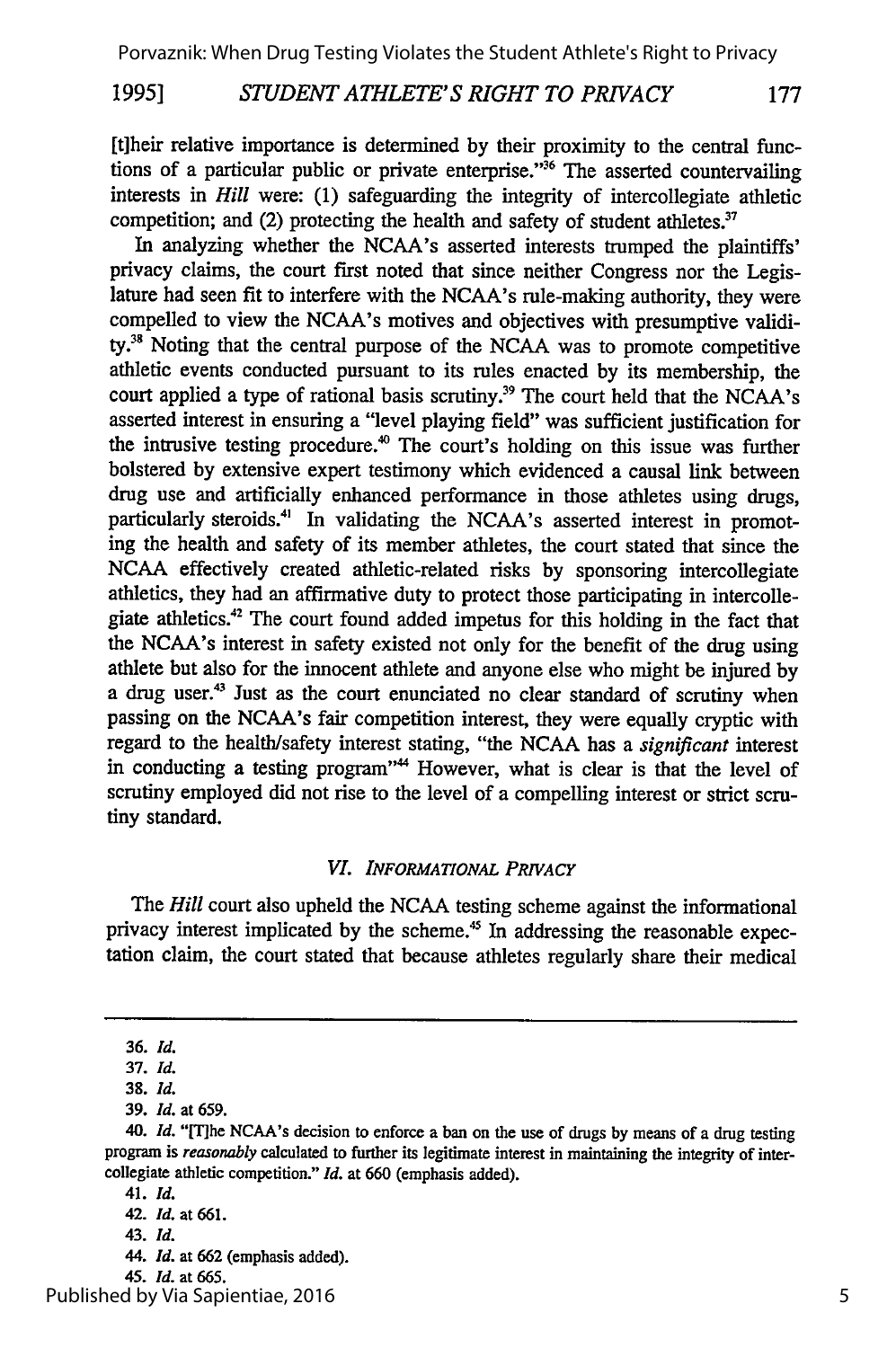178

#### *DEPAUL J. ART & ENT. LAW* [Vol. V: **173**

conditions with coaches, trainers, and team physicians, the plaintiffs failed to demonstrate that sharing similar information with the NCAA presents any greater risk to privacy interests.<sup>46</sup> The *Hill* court also held that the athlete's diminished expectation of privacy with respect to revealing medical data engendered an analogous intrusion into that privacy interest.<sup>47</sup> The court reasoned that since questions relating to medications are routinely asked of student athletes, the information which the NCAA sought to elicit here could hardly be regarded as a serious intrusion.<sup>48</sup> Finally, the court applied what appeared to be a rational basis test in upholding the NCAA's competing interest of ensuring accurate drug test results as justification for its information-gathering procedures.<sup>49</sup>

The *Hill* court noted that a prime source of error in both the plaintiffs pleadings and the trial court's ruling was imposing on the NCAA the burden of showing that there were no less invasive alternatives than the testing program employed.<sup>50</sup> The court summarily disposed of this contention by stating that a defendant only has the burden of proving no less intrusive alternatives in situations which involve "clear invasions of central, autonomy-based privacy rights, particularly in the areas of free expression and association, procreation, or government-provided benefits in areas of basic human need"; or where a privacy action is directed against intrusive government conduct rather than private voluntary organizations.<sup>51</sup>

*Hill* is instructive in that it addresses the interest necessary to justify the invasive procedure of direct monitoring of an athlete's urinating habits.<sup>52</sup> This process of direct monitoring survived the court's scrutiny because the NCAA adduced evidence that urine samples were subject to tampering and in fact had been tampered with by athletes in the past and no evidence was brought by plaintiff to suggest that any less intrusive procedure could ensure the same level of testing accuracy as direct monitoring.<sup>53</sup>

### *VII. PosT-HILL PRIVACY ACTIONS*

Any attempt at forecasting how privacy jurisprudence will evolve in the wake of *Hill* is mere speculation. *Hill* does however seem to firmly establish that when a private entity is imposing a testing procedure which implicates privacy interests, the court will apply a lower level of scrutiny than the strict standard applied

**50.** *Id.* at **663.**

<sup>46.</sup> *Id.*

*<sup>47.</sup> Id.*

<sup>48.</sup> *Id.*

<sup>49.</sup> *Id.* at 666. The court stated that, "[t]he NCAA's information-gathering procedure is a method reasonably calculated to further its interests in enforcing a ban on the ingestion of specified substances in order to secure fair competition and the health and safety of athletes participating in its programs." *Id.* (emphasis added).

**<sup>51.</sup>** *Id.*

**<sup>52.</sup>** The court explained that "[tihe closest question presented **by** this case concerns the method used **by** the **NCAA** to monitor athletes as they provide urine samples." *Id.* at 664.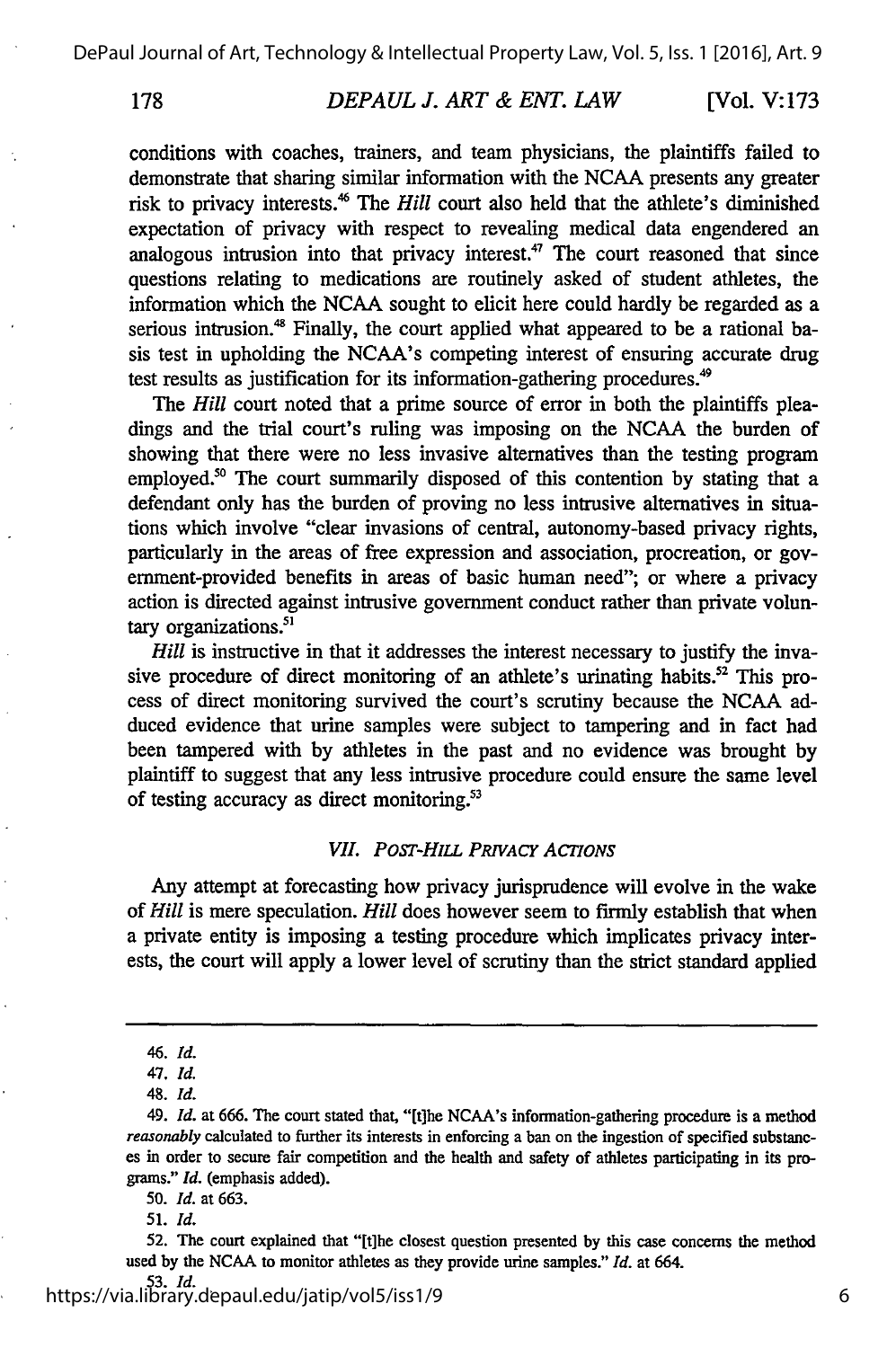#### *STUDENT ATHLETE'S RIGHT TO PRIVACY 1995]* 179

against state/public actors.<sup>54</sup> A court will also note the volitional nature of the activity at issue as well as whether or not a claimant was provided notice of the manner in which the testing scheme would be administered. If the notice and voluntariness tests are met and the private entity can assert "legitimate" or "important" interests as justification for their allegedly intrusive conduct, then a plaintiff's prospects of enjoining the private actor's conduct are negligible.<sup>55</sup>

### *VIII. DRUG TESTING IN PUBLIC HIGH SCHOOL ATHLETICS*

While *Hill* is arguably a watershed decision in privacy law as applied to private actors, the decision has little effect on drug testing in the high school context. An important case addressing drug testing in the high school athletic context is *Schaill v. Tippecanoe*.<sup>56</sup> In *Schaill*, the 7th Circuit Court of Appeals upheld against a Fourth Amendment claim a school's requirement that interscholastic athletes consent to random urinalysis testing to be eligible to compete in interscholastic sports. $57$  Although the court never specifically said which level of scrutiny they were applying, inferences reasonably drawn from the opinion show that a stricter level of scrutiny than that applied in *Hill* was used. The *Schaill* court first noted that in the athletic context, there is a diminished expectation of privacy.<sup>58</sup> From that premise the court held that the government interest in the program must still be "weighty" and that less intrusive options for serving the government's ends had been exhausted.<sup>59</sup> In holding that the testing procedure at issue was constitutionally sound, the court pointed to the fact that the school system's testing program involved no direct monitoring of urination.<sup> $\omega$ </sup> Thus, by implication the court seemed to be suggesting that if direct monitoring of urination were used as part of the testing program, it likely would have intensified the court's scrutiny of the school's testing program. The *Schaill* court also pointed to the consent form which students had to sign informing them of the program.<sup>61</sup> The court felt that this consent form fully notified the student athletes of what was going to transpire and further mitigated the intrusiveness of the school's testing program. $62$ 

*If Schaill* left open the question of what level of scrutiny should be employed in a high school drug testing context, *Acton v. Vernonia*<sup>63</sup> unequivocally an-

63. 796 F. Supp. 1354 (D. Ore. 1992). Published by Via Sapientiae, 2016

*<sup>54.</sup> See Derdeyn,* 832 P.2d at 1034 (The court enjoined a public university from continuing its mandatory drug testing program on the ground that the university's interest in securing a drug-free athletic program was not a compelling state interest which justified its collection and testing of urine as part of its drug testing program).

*<sup>55.</sup> Hill,* 865 P.2d at 667.

*<sup>56.</sup> Schaill,* 864 F.2d at 1309.

<sup>57.</sup> *Id.*

<sup>58.</sup> *Id.* at 1318.

**<sup>59.</sup>** *Id.*

<sup>60.</sup> *Id. The* court stated that "[tlhe invasion of privacy is therefore not nearly as severe as would be the case if the monitor were required to observe the subject in the act of urination." *Id.*

<sup>61.</sup> *Id.*

**<sup>62.</sup>** *Id.* at 1320.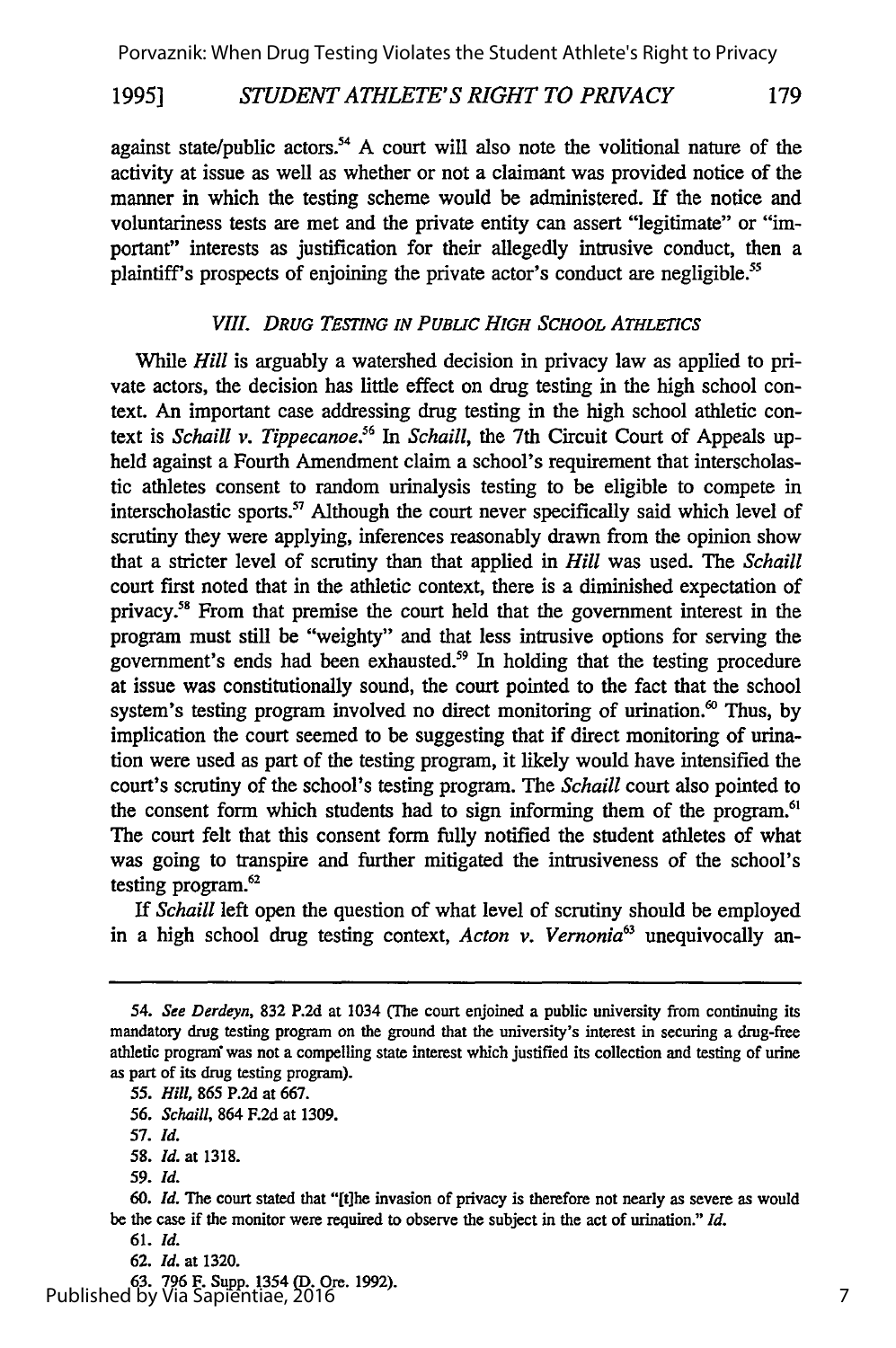180

#### *DEPAUL J. ART & ENT. LAW* **[Vol. V: 173**

swered the question by adopting a "compelling need" standard. In *Vernonia,* the court upheld a school district's drug testing policy of student athletes against a Fourth Amendment illegal search claim.<sup>64</sup> The court held that since the district had no individualized suspicion for testing the students, they had to demonstrate a compelling need to justify the program.<sup>65</sup> There were several factors which influenced the court's decision to sustain the program against constitutional attack. One factor was the evidence cited by the school board which convincingly showed a link between drug use and concomitant danger to the athlete.<sup>66</sup> Another important consideration which influenced the court's holding was the fact that the school board administering the testing program did not undertake direct monitoring of urination. $67$  Again, this implies that direct observation of urination in the public high school athletic context is unlikely to survive constitutional scrutiny. A final factor in the court's analysis was the evidence showing that alternatives to random testing like education had been attempted unsuccessfully.<sup>68</sup> Finally, the court held that substantial deference should be given to school administrators in matters relating to safety and discipline.'

A case reaching a different result in the high school drug testing context is *Brooks v. East Chambers Consolidated Independent School District." In Brooks,* the district court held unconstitutional a school district's drug testing program which consisted of urinalysis testing without individualized suspicion of students in grades seven through 12 who were not only participating in athletics but also in extra-curricular activities.7' The *Brooks* court stressed that in the absence of individualized suspicion, the state testing actor would have to justify the program with reference to "special interests."<sup>72</sup> The court held that special interests which would be required to justify this program would include: (1) evidence that participants in extra-curricular activities are more likely to use drugs than non-participants; and (2) evidence that drug use by participants interfered with the school's educational mission more seriously than drug use by nonparticipants.73 Since the school district offered no such evidence, the court found an absence of special interests justifying such a program.<sup>74</sup>

Another basis upon which the court struck down the challenged testing scheme in *Brooks* was the fact that it applied to non-athletes who nevertheless sought to engage in extracurricular activity.<sup>75</sup> As the court explained, this com-

*67. Id.*

*68. Id.* The court emphasized that "[this] subtle approach not only failed, but seemed to cause further disruptions." *Id.*

69. *Id.*

71. *Id.*

- 73. *Id.*
- 74. *Id.*

75. *Id.* https://via.library.depaul.edu/jatip/vol5/iss1/9

<sup>64.</sup> *Id.*

<sup>65.</sup> *Id.*

**<sup>66.</sup>** *Id.* at 1363.

<sup>70. 730</sup> F. Supp. 759 (S.D. Tex. 1989).

<sup>72.</sup> *Id.* at 764.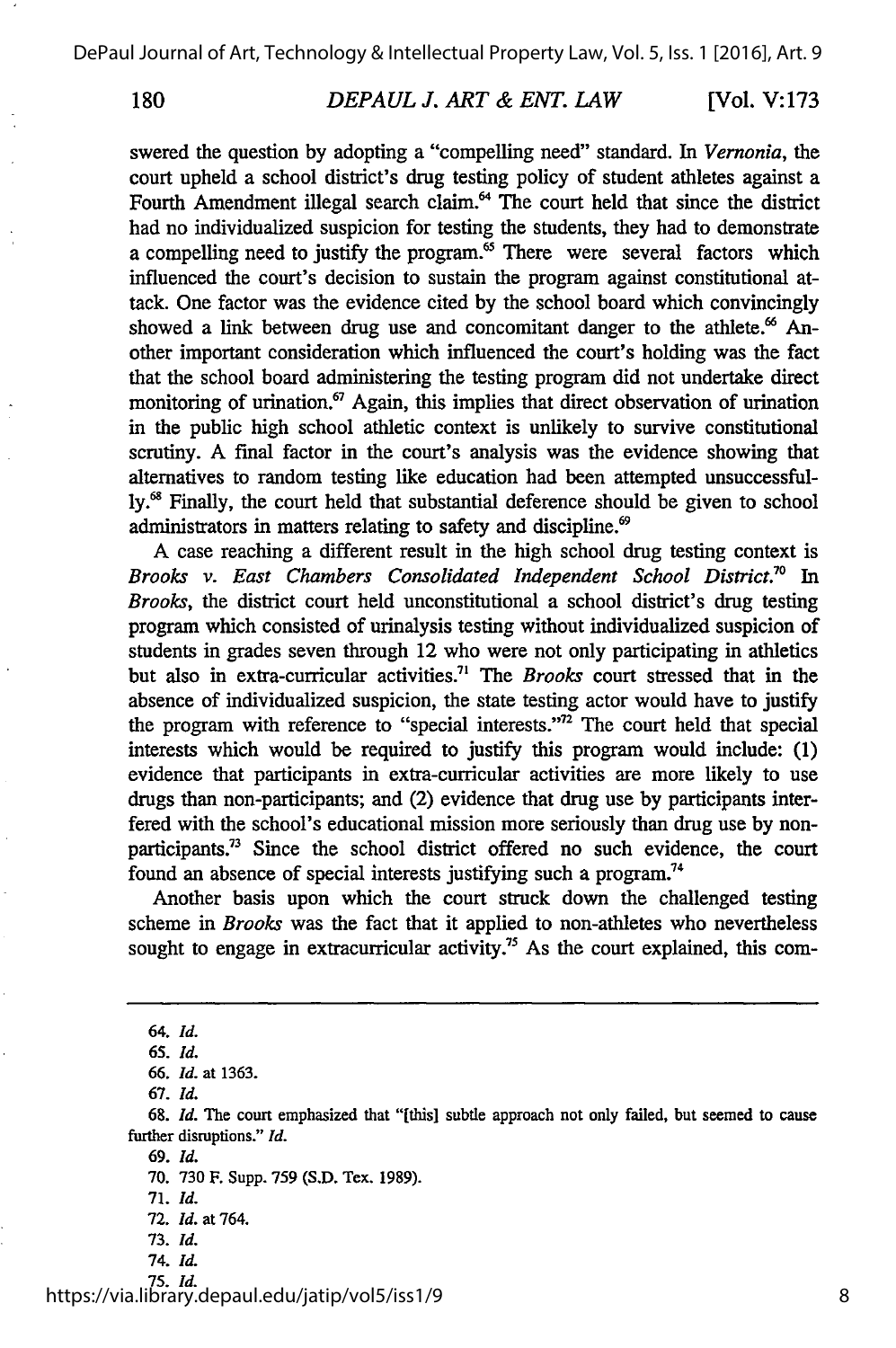#### *STUDENT ATHLETE'S RIGHT TO PRIVACY* 181 **1995]**

prised over half the student body.<sup>76</sup> While the program upheld in *Vernonia* involved extensive testing of a large amount of people, the dispositive factor seems to be that students who are not participating in athletics but are involved in other activities, are being tested in *Brooks.* In light of this fact, students whose expectations of privacy are not diminished are still being subjected to this drug testing procedure.

The *Brooks* court also implemented a requirement that the testing program have likely prospects of accomplishing its asserted goals.<sup>77</sup> The court determined that the school district's asserted goals of preventing drug-impaired students from extra-curricular participation and deterrence from drug use were too remote; the lax testing procedures were in no way a measure of present impairment; and the consequences of a positive test result, foregoing extra-curricular activities, was not severe enough to serve as a deterrent to drug use.<sup>78</sup>

#### **CONCLUSION**

Both *Hill* and the cases in which public high school drug testing programs have been constitutionally challenged have predictive value for future cases challenging these programs. *Hill* stands for the firm proposition that when a testing body is private rather than public/governmental, the court will apply a relaxed intermediate level of scrutiny even if the challenged scheme severely intrudes into both autonomous and informational spheres of privacy.79 In contrast, many high school cases are in agreement that the level of court scrutiny which a public high school testing program must survive is strict or compelling.<sup>80</sup> To satisfy this burden, the state actor must show that the objective furthered by the testing program is indeed compelling. *Schaill and Vernonia* suggest that the compelling interest standard is met when the goal of a testing program is to ensure the safety of a student athlete and to maintain discipline and order.<sup>81</sup> Vernonia also suggests that deference should be given to school officials' determinations concerning discipline and safety.82 *Brooks* holds that when a testing program subjects to testing non-athletes whose privacy expectations remain intact, the program is likely to be struck down.<sup>33</sup> Brooks also adds the requirement that a state testing actor who seeks to test students who do not have a diminished privacy interest, produce evidence which convincingly shows that the challenged program is likely to accomplish its asserted goal(s). $84$  In accordance with the compelling scrutiny courts are likely to apply in the high school athletic context, future courts will likely look to whether a state testing body has exhausted all less intrusive meth-

- **79.** *Hill,* **865 P.2d** at **633.**
- **80.** *See, e.g.,* Acton v. Vernonia **School** District **47J, 796** F. Supp. 1354 **(D.** Ore. **1992).**
- **81.** *See Schaill,* 864 **F.2d** at **1309;** *Vernonia,* **796** F. Supp. at 1354.
- **82.** *Vernonia,* **796** F. Supp. at **1363.**
- **83.** *Brooks,* **730** F. Supp. at 764.

**<sup>76.</sup>** *Id.*

**<sup>77.</sup>** *Id.* at **765.**

**<sup>78.</sup>** *Id.*

<sup>84.</sup> *Id.* at **765.** Published by Via Sapientiae, 2016